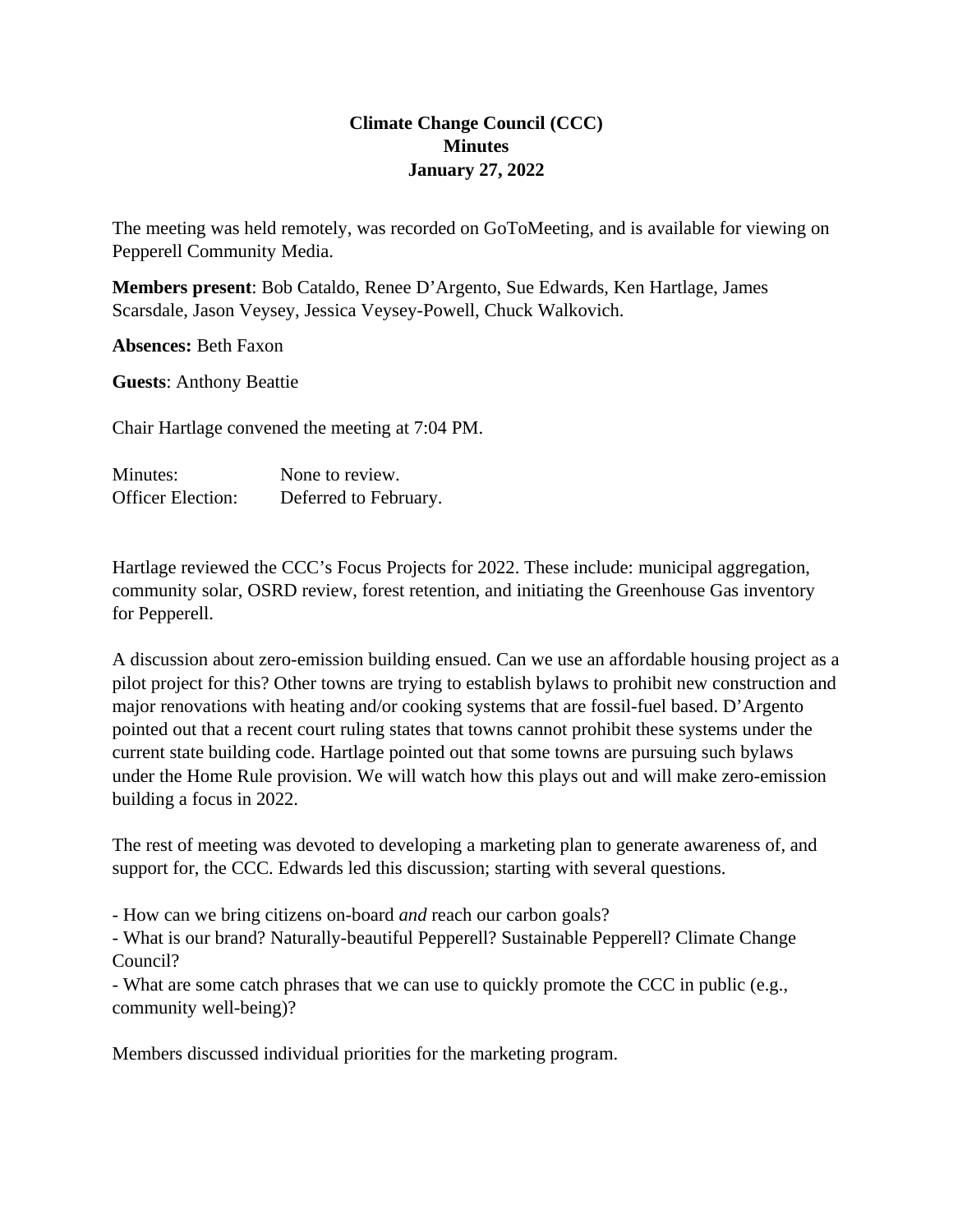Veysey-Powell: Generate support for CCC action items at Town Meeting; a user-friendly website; rack card with specific actions citizens can take to reduce carbon footprint.

D'Argento: Defining "Sustainable Pepperell"

Scarsdale: Reduce carbon!

Cataldo: Use a multi-step process. Get an early volley of promotion out now to generate interest; including presentations to other committees; follow with other actions in subsequent months.

Veysey: Reduce carbon; keep name as CCC; generate support for town meeting items; focus not on science of climate change, but on opportunities for engagement (e.g., community solar).

D'Argento: We have a broad audience; we need to target our messaging to different stakeholders.

Members discussed how to get youth involved (e.g., a logo competition with prize; engage directly with school administrators).

Beattie suggested the CCC present at schools as part of the curriculum; have a display at the library; request that a "climate change director" be appointed in Pepperell; stage a publicity stunt (e.g., igloo village at Heald St. Orchard).

Edwards and Hartlage then described the MassEnergize website, which is a clearinghouse location for municipalities seeking to promote climate change mitigation and education efforts. The organization that runs the site has much material in the form of templates that Pepperell could use to quickly get a user-friendly website up and running. It provides easy ways to measure individual and collective action on climate change. It would require \$1000 to build out a website and \$450 / year as an annual subscription. If Pepperell participated, our website with MassEnergize would be in addition to the one that the town maintains, but would replace any other outside CCC website.

Hartlage asked whether the CCC should bring a resolution to Fall Town Meeting, asking Pepperell to commit to net-zero emissions by 2050. Other proximate towns have done this.

Veysey asked whether such a resolution would be for the whole town or just the government? And binding or non-binding? Answers: Whole town; non-binding. As consistent with state goals.

Members discussed pros and cons of such a resolution. Pro (Hartlage): it would kick-start a specific climate-action plan with goals. Cons (Veysey): It would take a lot of time to prepare and might fail, distracting us from the meaningful work we're already doing. Pro (Beattie): Even if it failed, it would let us know which stakeholders to target. The question was unresolved.